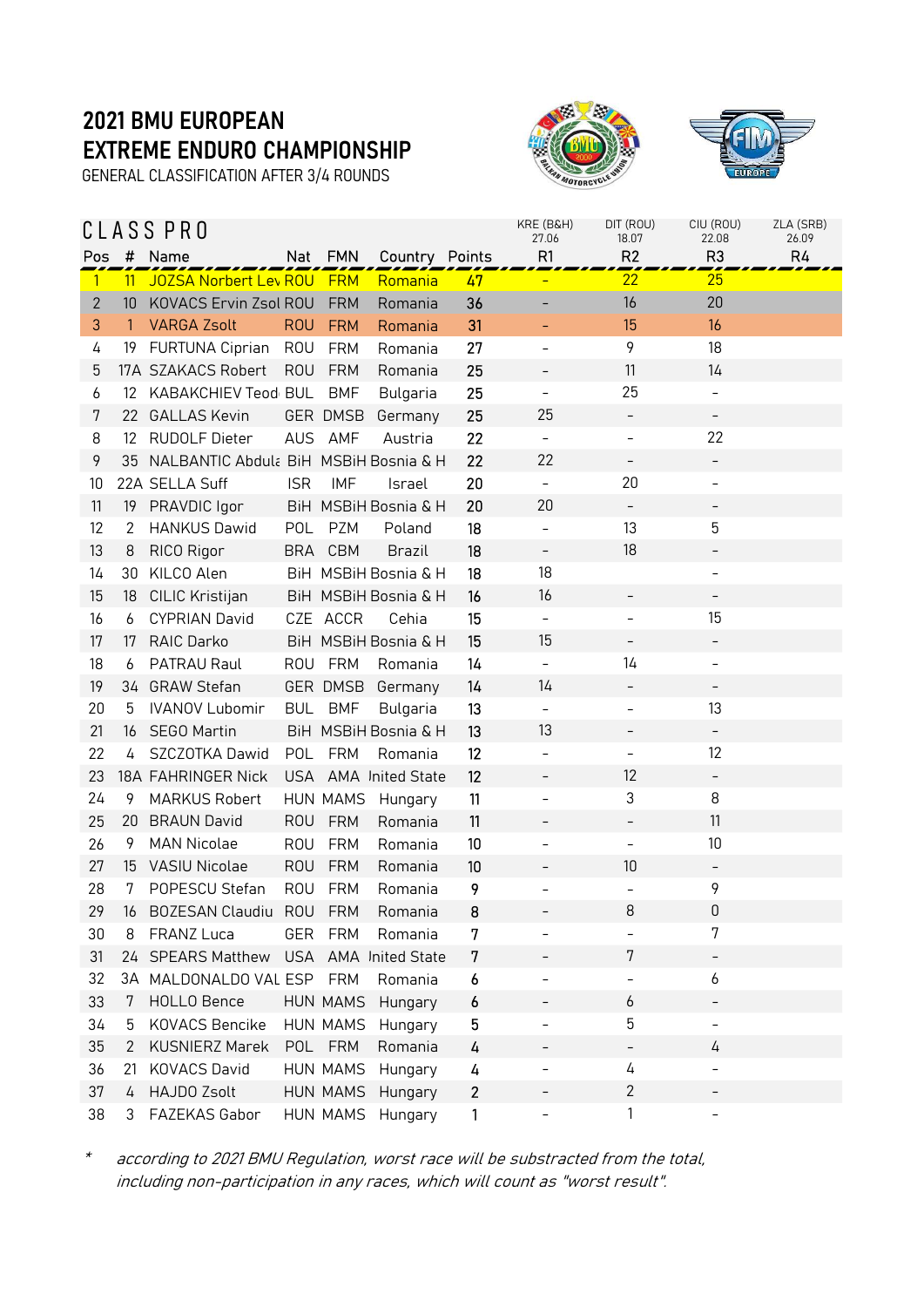GENERAL CLASSIFICATION AFTER 3/4 ROUNDS





|               |    | CLASS PRO                            |            |                      |     | KRE (B&H)<br>27.06 | DIT (ROU)<br>18.07 | CIU (ROU)<br>22.08 | ZLA (SRB)<br>26.09 |
|---------------|----|--------------------------------------|------------|----------------------|-----|--------------------|--------------------|--------------------|--------------------|
| Pos.          | #  | Name                                 | Nat FMN    | Country Points       |     | R1                 | R <sub>2</sub>     | R <sub>3</sub>     | R4                 |
|               |    | JOZSA Norbert Lev ROU FRM            |            | Romania              | 47  | -                  | 22                 | 25                 |                    |
| $\mathcal{P}$ | 10 | KOVACS Ervin Zsol ROU                | <b>FRM</b> | Romania              | 36  |                    | 16                 | 20                 |                    |
| З             |    | VARGA Zsolt                          | ROU FRM    | Romania              | -31 |                    | 15                 | 16                 |                    |
|               |    |                                      |            |                      |     |                    |                    |                    |                    |
| 39            |    | 13 HOSTNYANSZKI Tit HUN MAMS Hungary |            |                      | 0   |                    | 0                  |                    |                    |
| 40            |    | 23 STEARNS James                     |            | USA AMA Inited State | 0   |                    | $\Omega$           |                    |                    |
| 41            |    | 20 OROSZLAN Adam HUN MAMS Hungary    |            |                      | 0   |                    | $\Omega$           |                    |                    |
| 42            |    | 14 SZOLIK Daniel                     |            | HUN MAMS Hungary     | 0   |                    | 0                  |                    |                    |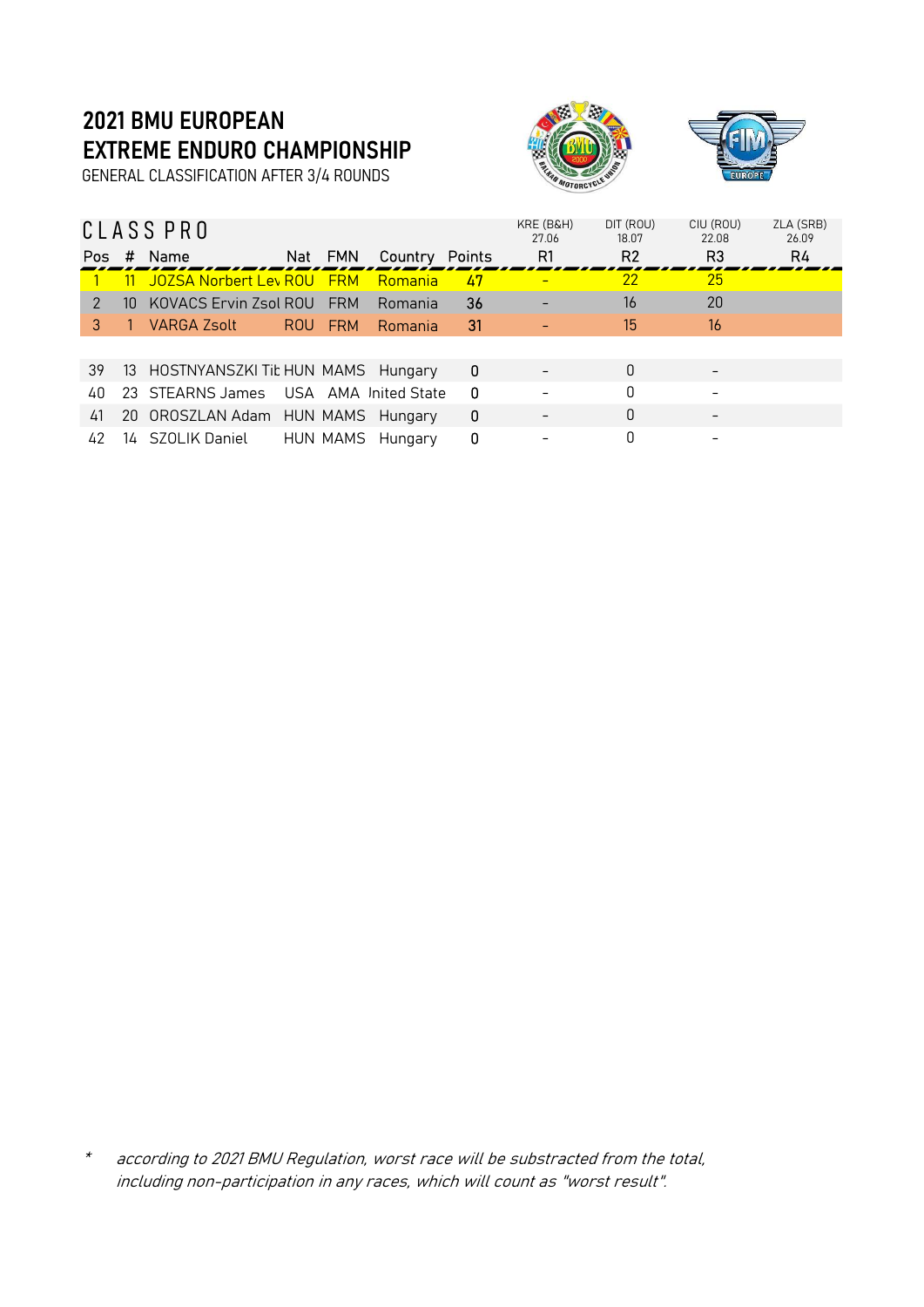GENERAL CLASSIFICATION AFTER 3/4 ROUNDS





|              |   | CLASS AMATEUR                             |                 |            | PAGE 1               |    | KRE (B&H)<br>27.06       | DIT (ROU)<br>18.07       | CIU (ROU)<br>22.08       | ZLA (SRB)<br>26.09 |
|--------------|---|-------------------------------------------|-----------------|------------|----------------------|----|--------------------------|--------------------------|--------------------------|--------------------|
| Pos          | # | Name                                      | Nat             | <b>FMN</b> | Country Points       |    | R1                       | R <sub>2</sub>           | R <sub>3</sub>           | R4                 |
| $\mathbf{1}$ |   | 101A KLIMEK Bartolomi« POL FRM            |                 |            | Romania              | 50 |                          | 25                       | 25                       |                    |
| $\mathbf{2}$ |   | 131 HORVAT Szilard                        | <b>ROU</b>      | <b>FRM</b> | Romania              | 42 |                          | 20                       | 22                       |                    |
| 3            |   | 127 GUIMAN Gheorghe ROU                   |                 | <b>FRM</b> | Romania              | 38 |                          | 18                       | 20                       |                    |
| 4            |   | 132 GADOLA Raul                           | <b>ROU</b>      | FRM        | Romania              | 31 | $\qquad \qquad -$        | 13                       | 18                       |                    |
| 5            |   | 139 SCURTU Lucian                         | <b>ROU</b>      | <b>FRM</b> | Romania              | 25 | $\qquad \qquad -$        | 12                       | 13                       |                    |
| 6            |   | 140 KESEROVIC Ismail BiH MSBiH Bosnia & H |                 |            |                      | 25 | 25                       | $\overline{\phantom{a}}$ | $\qquad \qquad -$        |                    |
| 7            |   | 102 HANSEN Peter                          | <b>DEN</b>      | <b>FRM</b> | Romania              | 22 | $\overline{\phantom{a}}$ | 22                       |                          |                    |
| 8            |   | 137 GRAJIC Vladimir                       |                 |            | BiH MSBiH Bosnia & H | 22 | 22                       | $\overline{\phantom{a}}$ | $\qquad \qquad -$        |                    |
| 9            |   | 136 KAZDAL Izzet                          | <b>TUR</b>      | <b>TMF</b> | Turkey               | 20 | 20                       | 0                        | -                        |                    |
| 10           |   | 140 COSTEA Oliviu                         | <b>ROU</b>      | <b>FRM</b> | Romania              | 18 | $\overline{\phantom{a}}$ | 10                       | 8                        |                    |
| 11           |   | 130 BAKULA Andrej                         |                 |            | BiH MSBiH Bosnia & H | 18 | 18                       |                          |                          |                    |
| 12           |   | 109 CSEPI Tamas                           |                 | HUN MAMS   | Hungary              | 16 | $\overline{\phantom{a}}$ | $\overline{2}$           | 14                       |                    |
| 13           |   | 135 GYORFFY Alpar                         | <b>ROU</b>      | <b>FRM</b> | Romania              | 16 | $\overline{\phantom{0}}$ |                          | 16                       |                    |
| 14           |   | 128 STANISOR Marius                       | <b>ROU</b>      | FRM        | Romania              | 16 | $\overline{\phantom{0}}$ | 16                       | $\overline{\phantom{a}}$ |                    |
| 15           |   | 126 MARCETA Nikola                        |                 |            | BiH MSBiH Bosnia & H | 16 | 16                       |                          | -                        |                    |
| 16           |   | 105 WISNIEWSKI Kondr POL                  |                 | FRM        | Romania              | 15 | $\overline{\phantom{0}}$ | $\overline{\phantom{0}}$ | 15                       |                    |
| 17           |   | 104 BERGMANN Timo                         | <b>GER</b>      | FRM        | Romania              | 15 | $\qquad \qquad -$        | 15                       | 0                        |                    |
| 18           |   | 123 BEGUNIC Demir                         |                 |            | BiH MSBiH Bosnia & H | 15 | 15                       |                          | $\qquad \qquad -$        |                    |
| 19           |   | 126 MARIN Raul                            | <b>ROU</b>      | FRM        | Romania              | 14 | $\overline{\phantom{a}}$ | 14                       |                          |                    |
| 20           |   | 106 UJCIC Patrik                          | CR <sub>0</sub> | <b>HMS</b> | Croatia              | 14 | 14                       |                          | $\qquad \qquad -$        |                    |
| 21           |   | 139 PAVLOVIC Zeljko                       |                 |            | BiH MSBiH Bosnia & H | 13 | 13                       |                          | -                        |                    |
| 22           |   | 130 SULEA Cezar                           | <b>ROU</b>      | FRM        | Romania              | 12 | $\overline{\phantom{a}}$ | $\qquad \qquad -$        | 12                       |                    |
| 23           |   | 122 ANTOLOVIC Nikola BiH MSBiH Bosnia & H |                 |            |                      | 12 | 12                       |                          | -                        |                    |
| 24           |   | 108 JUNGMANN Timo                         |                 | GER DMSB   | Germany              | 11 | $\overline{\phantom{a}}$ | -                        | 11                       |                    |
| 25           |   | 122 JAKAB Zsolt                           | <b>ROU</b>      | FRM        | Romania              | 11 | $\overline{\phantom{0}}$ | 11                       |                          |                    |
| 26           |   | 127 ZITKOVIC Maro                         | CR <sub>0</sub> | <b>HMS</b> | Croatia              | 11 | 11                       |                          | $\overline{\phantom{a}}$ |                    |
| 27           |   | 142 DUDAS Sebastian                       | <b>ROU</b>      | <b>FRM</b> | Romania              | 10 | $\overline{\phantom{a}}$ | 0                        | 10                       |                    |
| 28           |   | 125 MALKOC Mirza                          |                 |            | BiH MSBiH Bosnia & H | 10 | 10                       |                          | $\qquad \qquad -$        |                    |
| 29           |   | 102 GHIORGHIOIU Ghita ROU FRM Romania     |                 |            |                      | 9  |                          |                          | 9                        |                    |
| 30           |   | 136 DUMITRU Ioan                          |                 | ROU FRM    | Romania              | 9  |                          | 9                        |                          |                    |
| 31           |   | 101 KARACIC Marko                         |                 |            | BiH MSBiH Bosnia & H | 9  | 9                        | -                        |                          |                    |
| 32           |   | 103 PREDA Darco                           | <b>ROU</b>      | <b>FRM</b> | Romania              | 8  | $\overline{\phantom{0}}$ | 3                        | 5                        |                    |
| 33           |   | 106 MALDONALDO VAL ESP                    |                 | <b>FRM</b> | Romania              | 8  | <sup>-</sup>             | 8                        |                          |                    |
| 34           |   | 121 BAGARIC Anto                          |                 |            | BiH MSBiH Bosnia & H | 8  | 8                        |                          |                          |                    |
| 35           |   | 134 KOVACS Balazs                         | <b>ROU</b>      | FRM        | Romania              | 7  |                          |                          | 7                        |                    |
| 36           |   | 113 STREDANSKY Mart SVK SMF               |                 |            | Slovakia             | 7  | $\overline{\phantom{0}}$ | 7                        | $\overline{\phantom{a}}$ |                    |
| 37           |   | 134 NESIMOVIC Hamza BiH MSBiH Bosnia & H  |                 |            |                      | 7  | 7                        |                          |                          |                    |
| 38           |   | 113 FREINADEMETZ Sa AUT FRM               |                 |            | Romania              | 6  | $\overline{\phantom{0}}$ |                          | 6                        |                    |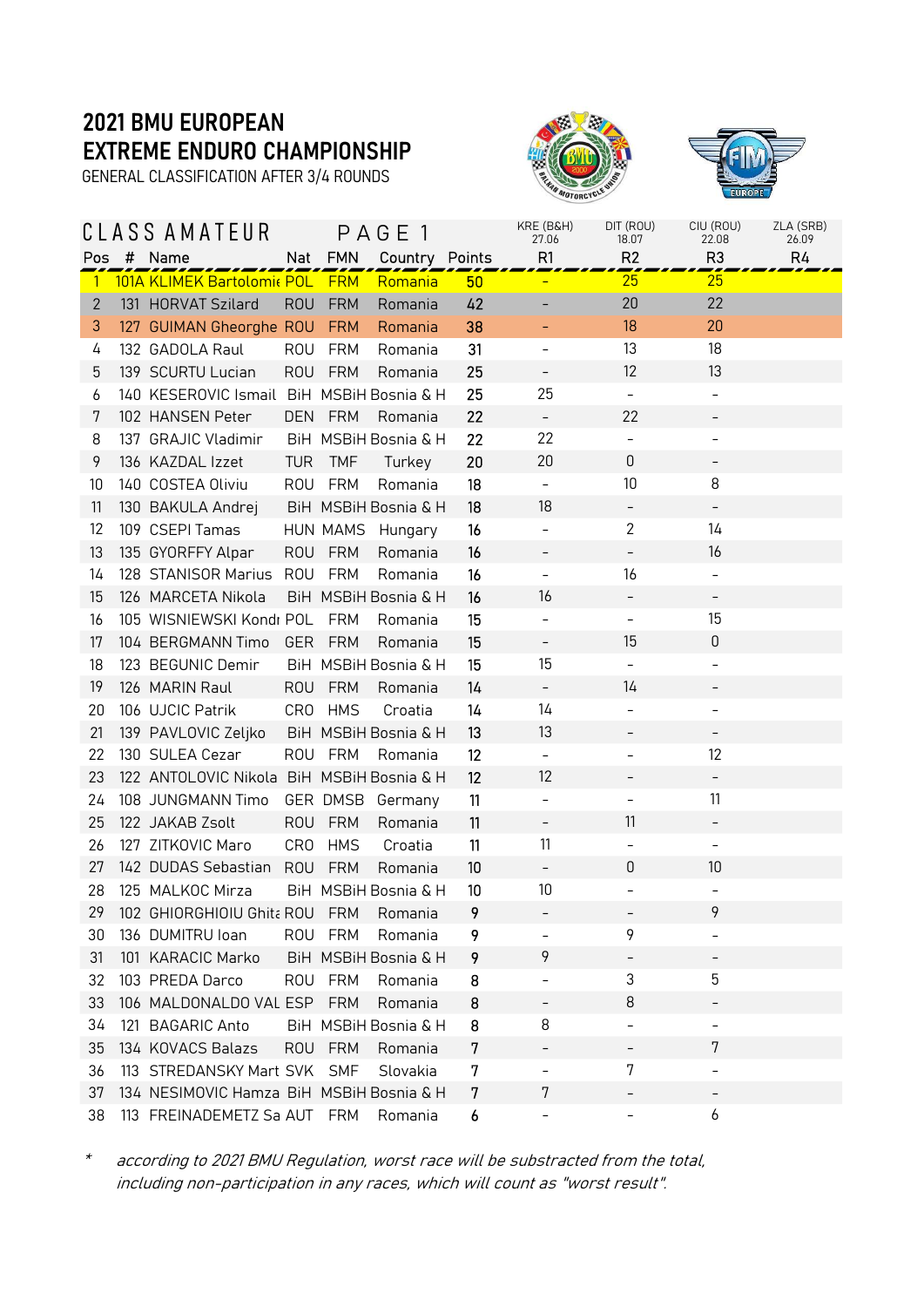GENERAL CLASSIFICATION AFTER 3/4 ROUNDS





|              |     | CLASS AMATEUR                            |            |                 | PAGE 2               |              | KRE (B&H)<br>27.06       | DIT (ROU)<br>18.07 | CIU (ROU)<br>22.08       | ZLA (SRB)<br>26.09 |
|--------------|-----|------------------------------------------|------------|-----------------|----------------------|--------------|--------------------------|--------------------|--------------------------|--------------------|
| Pos          | #   | Name                                     | Nat        | <b>FMN</b>      | Country Points       |              | R1                       | R <sub>2</sub>     | R <sub>3</sub>           | R4                 |
| $\mathbf{1}$ |     | 101A KLIMEK Bartolomic POL FRM           |            |                 | Romania              | 50           |                          | 25                 | 25                       |                    |
| $\mathbf{2}$ |     | 131 HORVAT Szilard                       | <b>ROU</b> | <b>FRM</b>      | Romania              | 42           |                          | 20                 | 22                       |                    |
| 3            |     | 127 GUIMAN Gheorghe ROU                  |            | <b>FRM</b>      | Romania              | 38           |                          | 18                 | 20                       |                    |
|              |     |                                          |            |                 |                      |              |                          |                    |                          |                    |
| 39           |     | 121 JAKAB Mozes                          | <b>ROU</b> | <b>FRM</b>      | Romania              | 6            | $\qquad \qquad -$        | 6                  |                          |                    |
| 40           |     | 131 KULENOVIC Amrud BiH MSBIH Bosnia & H |            |                 |                      | 6            | 6                        |                    |                          |                    |
| 41           |     | 124 URSU Stefan                          |            | ROU FRM         | Romania              | 5            | $\overline{\phantom{0}}$ | 5                  |                          |                    |
| 42           |     | 132 KULENOVIC Ajdin                      |            |                 | BiH MSBiH Bosnia & H | 5            | 5                        |                    |                          |                    |
| 43           |     | 123 ONIGA Andrei                         | <b>ROU</b> | <b>FRM</b>      | Romania              | 4            |                          |                    | 4                        |                    |
| 44           |     | 117 VINCZE Stefan                        | <b>ROU</b> | FRM             | Romania              | 4            | $\qquad \qquad -$        | 4                  |                          |                    |
| 45           |     | 120 GRGIC Boris                          |            |                 | BiH MSBiH Bosnia & H | 4            | 4                        |                    |                          |                    |
| 46           |     | 142 ION OLARIAN Miha ROU                 |            | <b>FRM</b>      | Romania              | 3            | $\overline{\phantom{a}}$ |                    | 3                        |                    |
| 47           |     | 135 NESIMOVIC Ali                        |            |                 | BiH MSBiH Bosnia & H | 3            | 3                        |                    |                          |                    |
| 48           |     | 112 STEAU lonut                          |            | ROU FRM         | Romania              | $\mathbf{2}$ | $\qquad \qquad -$        |                    | 2                        |                    |
| 49           |     | 124 BUZUK Marin                          |            |                 | BiH MSBiH Bosnia & H | $\mathbf{2}$ | $\overline{c}$           |                    |                          |                    |
| 50           |     | 141 POPA Mircea                          | <b>ROU</b> | FRM             | Romania              | 1            | $\overline{\phantom{0}}$ | 0                  | 1                        |                    |
| 51           |     | 105 GAVRILA Radu                         | <b>ROU</b> | <b>FRM</b>      | Romania              | 1            | $\qquad \qquad -$        | 1                  | $\overline{\phantom{0}}$ |                    |
| 52           |     | 114 GUCIC Roberto                        |            |                 | BiH MSBiH Bosnia & H | 1            | 1                        |                    |                          |                    |
| 53           |     | 107 KONON Damian                         | POL        | <b>FRM</b>      | Romania              | 0            | $\overline{\phantom{0}}$ | 0                  | 0                        |                    |
| 54           |     | 135 MIRON Bogdan                         | <b>ROU</b> | FRM             | Romania              | 0            |                          | 0                  | 0                        |                    |
| 55           |     | 119 SOCACI Eduard                        | <b>ROU</b> | <b>FRM</b>      | Romania              | 0            |                          | 0                  | 0                        |                    |
| 56           |     | 120 BERETEU Liviu                        | <b>ROU</b> | <b>FRM</b>      | Romania              | 0            | $\qquad \qquad -$        | 0                  | 0                        |                    |
| 57           |     | 118 PIRVU Alexandru                      | <b>ROU</b> | <b>FRM</b>      | Romania              | 0            |                          | 0                  | $\boldsymbol{0}$         |                    |
| 58           |     | 138 RUSU David                           | <b>ROU</b> | <b>FRM</b>      | Romania              | 0            | $\qquad \qquad -$        | 0                  | 0                        |                    |
| 59           |     | 107 GROSU Sebastian                      | <b>ROU</b> | <b>FRM</b>      | Romania              | 0            |                          |                    | $\boldsymbol{0}$         |                    |
| 60           |     | 117 CSERI Peter                          | <b>HUN</b> | FRM             | Romania              | 0            | $\qquad \qquad -$        |                    | 0                        |                    |
| 61           |     | 128 STINGHE Daniel                       | <b>ROU</b> | <b>FRM</b>      | Romania              | 0            |                          |                    | $\boldsymbol{0}$         |                    |
| 62           |     | 118 SZOLLOSI Norbert HUN                 |            | FRM             | Romania              | 0            |                          |                    | 0                        |                    |
| 63.          |     | 119 KISS Sebastian                       |            | HUN MAMS        | Hungary              | 0            |                          |                    | 0                        |                    |
| 64           |     | 114 RADI Mihaly                          |            | HUN MAMS        | Hungary              | 0            |                          |                    | 0                        |                    |
| 65           |     | 115 TANKOVIC Gergely HUN MAMS            |            |                 | Hungary              | 0            |                          |                    | $\boldsymbol{0}$         |                    |
| 66           |     | 121 IONESCU Cristian ROU                 |            | FRM             | Romania              | 0            |                          |                    | 0                        |                    |
| 67           |     | 111 STURZA Alexandru ROU                 |            | <b>FRM</b>      | Romania              | 0            |                          |                    | 0                        |                    |
| 68           |     | 122 MANEA Dumitru                        | <b>ROU</b> | <b>FRM</b>      | Romania              | 0            |                          |                    | $\boldsymbol{0}$         |                    |
| 69           | 110 | MIZSER Gergo                             |            | <b>HUN MAMS</b> | Hungary              | 0            |                          | 0                  |                          |                    |
| 70           |     | 133 CIOCIU Andrei                        | <b>ROU</b> | <b>FRM</b>      | Romania              | $\bf{0}$     | $\overline{\phantom{0}}$ | 0                  | $\overline{\phantom{0}}$ |                    |
| 71           | 111 | <b>JURAK Gabor</b>                       | <b>HUN</b> | <b>FRM</b>      | Romania              | 0            |                          | 0                  |                          |                    |
| 72           |     | 108 TALOS Tibor                          |            | HUN MAMS        | Hungary              | 0            | $\overline{\phantom{0}}$ | 0                  | <sup>-</sup>             |                    |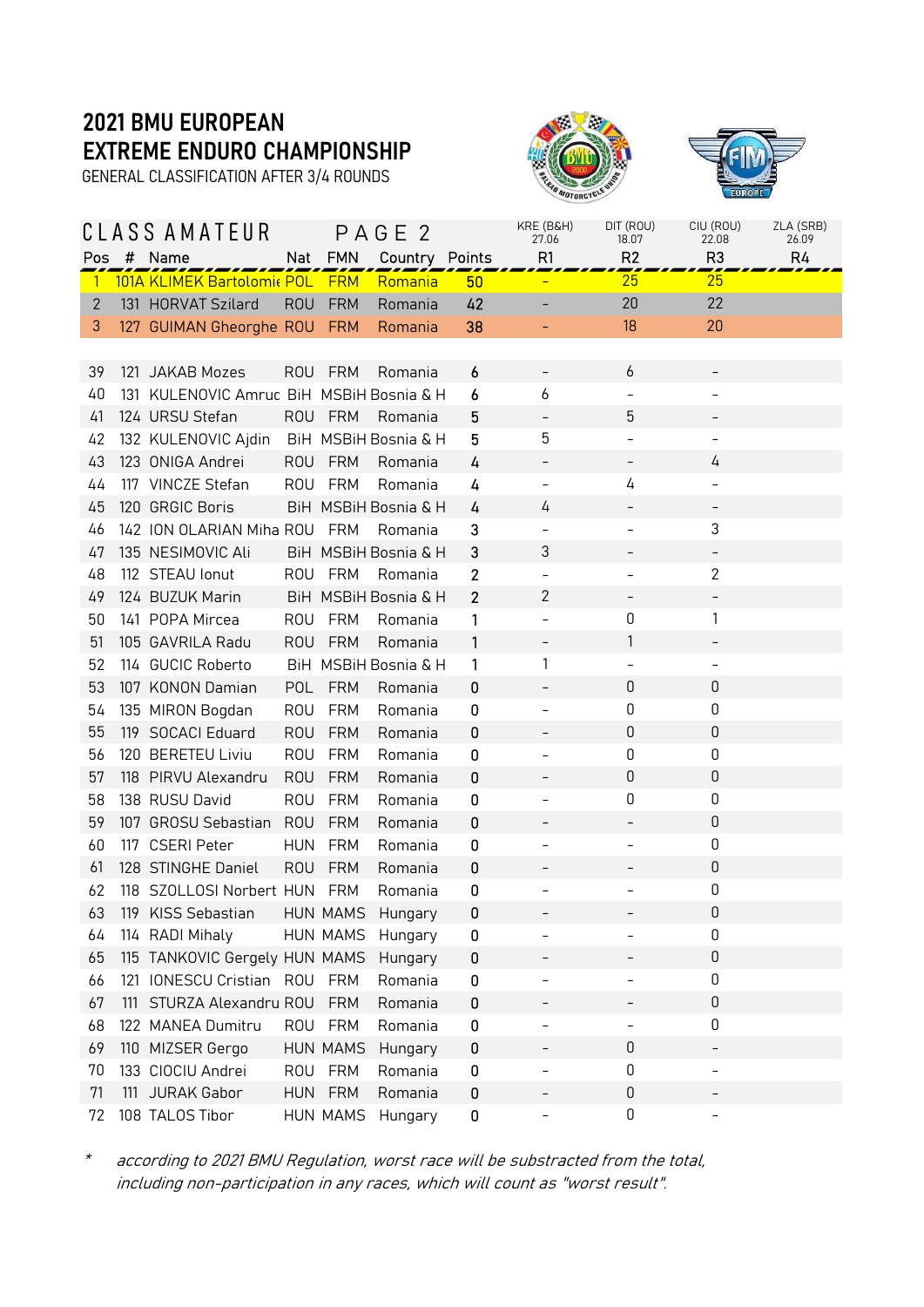GENERAL CLASSIFICATION AFTER 3/4 ROUNDS





|            |     | CLASS AMATEUR                  |            |                 | PAGE 3         |    | KRE (B&H)<br>27.06 | DIT (ROU)<br>18.07 | CIU (ROU)<br>22.08 | ZLA (SRB)<br>26.09 |
|------------|-----|--------------------------------|------------|-----------------|----------------|----|--------------------|--------------------|--------------------|--------------------|
| <b>Pos</b> | #   | Name                           | Nat        | <b>FMN</b>      | Country Points |    | R <sub>1</sub>     | R <sub>2</sub>     | R <sub>3</sub>     | R4                 |
|            |     | 101A KLIMEK Bartolomic POL     |            | <b>FRM</b>      | Romania        | 50 |                    | 25                 | 25                 |                    |
| 2          |     | 131 HORVAT Szilard             | <b>ROU</b> | <b>FRM</b>      | Romania        | 42 |                    | 20                 | 22                 |                    |
| 3          |     | 127 GUIMAN Gheorghe ROU        |            | <b>FRM</b>      | Romania        | 38 |                    | 18                 | 20                 |                    |
|            |     |                                |            |                 |                |    |                    |                    |                    |                    |
| 73         |     | 144 TERSANSZKY Attila HUN MAMS |            |                 | Hungary        | 0  |                    | $\Omega$           |                    |                    |
| 74         |     | 134 CHISCOP Cristian           | ROU        | <b>FRM</b>      | Romania        | 0  |                    | 0                  |                    |                    |
| 75         |     | 129 INCZE Csaba                | <b>ROU</b> | <b>FRM</b>      | Romania        | 0  |                    | $\Omega$           |                    |                    |
| 76         |     | 123 JAGER Norbert              |            | HUN MAMS        | Hungary        | 0  |                    | 0                  |                    |                    |
| 77         |     | 116 MOLNAR Jozsef              | <b>ROU</b> | <b>FRM</b>      | Romania        | 0  |                    | 0                  |                    |                    |
| 78         | 115 | MIHAILESCU Victor ROU          |            | <b>FRM</b>      | Romania        | 0  |                    | $\mathbf 0$        |                    |                    |
| 79         |     | 143 VARGA Csanad               |            | <b>HUN MAMS</b> | Hungary        | 0  |                    | $\Omega$           |                    |                    |
| 80         |     | 114 MOROZ Kristian             |            | SVK FRM         | Romania        | 0  |                    | 0                  |                    |                    |
| 81         |     | 145 MOLNAR Lazar               |            | <b>HUN MAMS</b> | Hungary        | 0  |                    | $\Omega$           |                    |                    |
| 82         |     | 146 LAZAR Roland               |            | <b>HUN MAMS</b> | Hungary        | 0  |                    | $\mathbf 0$        | -                  |                    |
| 83         |     | 125 ILYES Zakord               | <b>ROU</b> | <b>FRM</b>      | Romania        | 0  |                    | 0                  |                    |                    |
| 84         | 112 | <b>MINARSKY Tomas</b>          | <b>SVK</b> | <b>SMF</b>      | Slovakia       | 0  |                    | $\mathbf 0$        |                    |                    |
| 85         |     | 137 STAMATE Rudolf             | <b>ROU</b> | <b>FRM</b>      | Romania        | 0  |                    | $\mathbf 0$        |                    |                    |
| 86         |     | 130 COTA Mihai                 | <b>ROU</b> | <b>FRM</b>      | Romania        | 0  |                    | 0                  |                    |                    |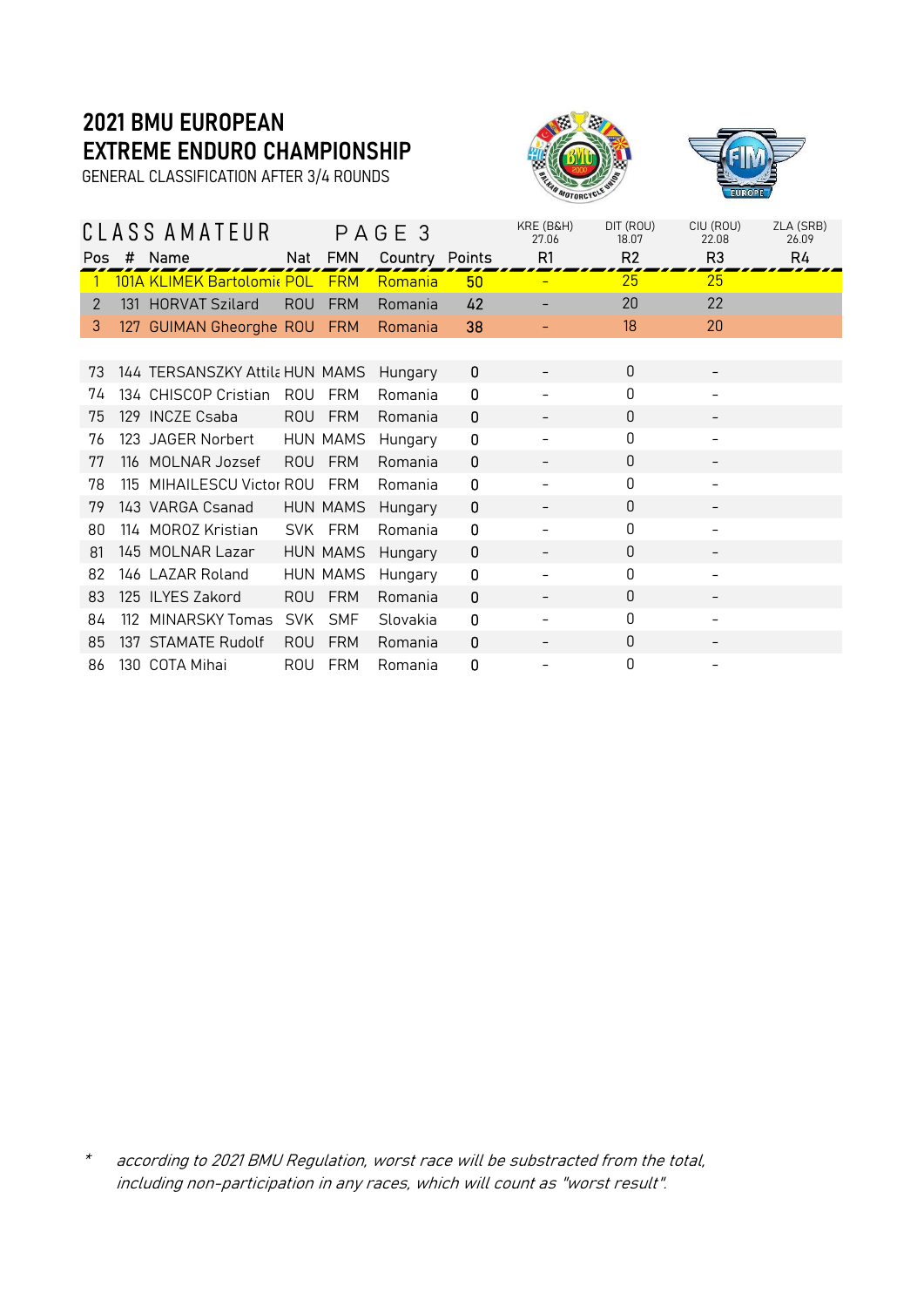GENERAL CLASSIFICATION AFTER 3/4 ROUNDS



|     | CLASS VETERAN                            |      |                |                                 |    | KRE (B&H)<br>27.06 | DIT (ROU)<br>18.07 | CIU (ROU)<br>22.08       | ZLA (SRB)<br>26.09 |
|-----|------------------------------------------|------|----------------|---------------------------------|----|--------------------|--------------------|--------------------------|--------------------|
| Pos | # Name                                   |      | Nat FMN        | Country Points                  |    | R1                 | R <sub>2</sub>     | R <sub>3</sub>           | R4                 |
|     | 301 CYPRIAN Zdenek                       |      | <b>SVK SMF</b> | Slovakia                        | 50 |                    | 25                 | 25                       |                    |
| 2   | 305 STROISTEANU Bart ROU                 |      | <b>FRM</b>     | Romania                         | 44 |                    | 22                 | 22                       |                    |
| 3   | 213 BAKULA Ante                          |      |                | <b>BiH MSBiH Bosnia &amp; H</b> | 25 | 25                 |                    |                          |                    |
| 4   | 208 NESIMOVIC Samir                      |      |                | BiH MSBiH Bosnia & H            | 22 | 22                 |                    |                          |                    |
| 5   | 303 FLOREA Nicolae                       | ROU  | <b>FRM</b>     | Romania                         | 20 |                    |                    | 20                       |                    |
| 6   | 308 ORZAN Gheorghe                       | ROU  | FRM            | Romania                         | 20 |                    | 20                 | -                        |                    |
| 7   | 205 BESLIC Davorin                       |      |                | BiH MSBiH Bosnia & H            | 20 | 20                 | -                  | -                        |                    |
| 8   | 304 NAGY Peter                           |      |                | HUN MAMS Hungary                | 18 |                    | 18                 |                          |                    |
| 9   | 209 KADIC Admir                          |      |                | BiH MSBiH Bosnia & H            | 18 | 18                 | -                  | $\overline{\phantom{a}}$ |                    |
| 10  | 302 KISS Peter                           |      |                | HUN MAMS Hungary                | 16 | $\qquad \qquad -$  | 16                 | $\overline{\phantom{a}}$ |                    |
| 11  | 214 AYDIN Suleyman                       | TUR. | <b>TMF</b>     | Turkey                          | 16 | 16                 |                    |                          |                    |
| 12  | 307 ROLLON BUENO Rt ESP                  |      | FRM            | Romania                         | 15 |                    | 15                 |                          |                    |
| 13  | 219 REZO Bosko                           |      |                | BiH MSBiH Bosnia & H            | 15 | 15                 |                    |                          |                    |
| 14  | 303 BUCHVALD Janos HUN MAMS Hungary      |      |                |                                 | 14 |                    | 14                 |                          |                    |
| 15  | 217 NALBANTIC Muhan BiH MSBIH Bosnia & H |      |                |                                 | 14 | 14                 |                    |                          |                    |
| 16  | 306 SZABO Ferenc                         |      |                | HUN MAMS Hungary                | 13 |                    | 13                 |                          |                    |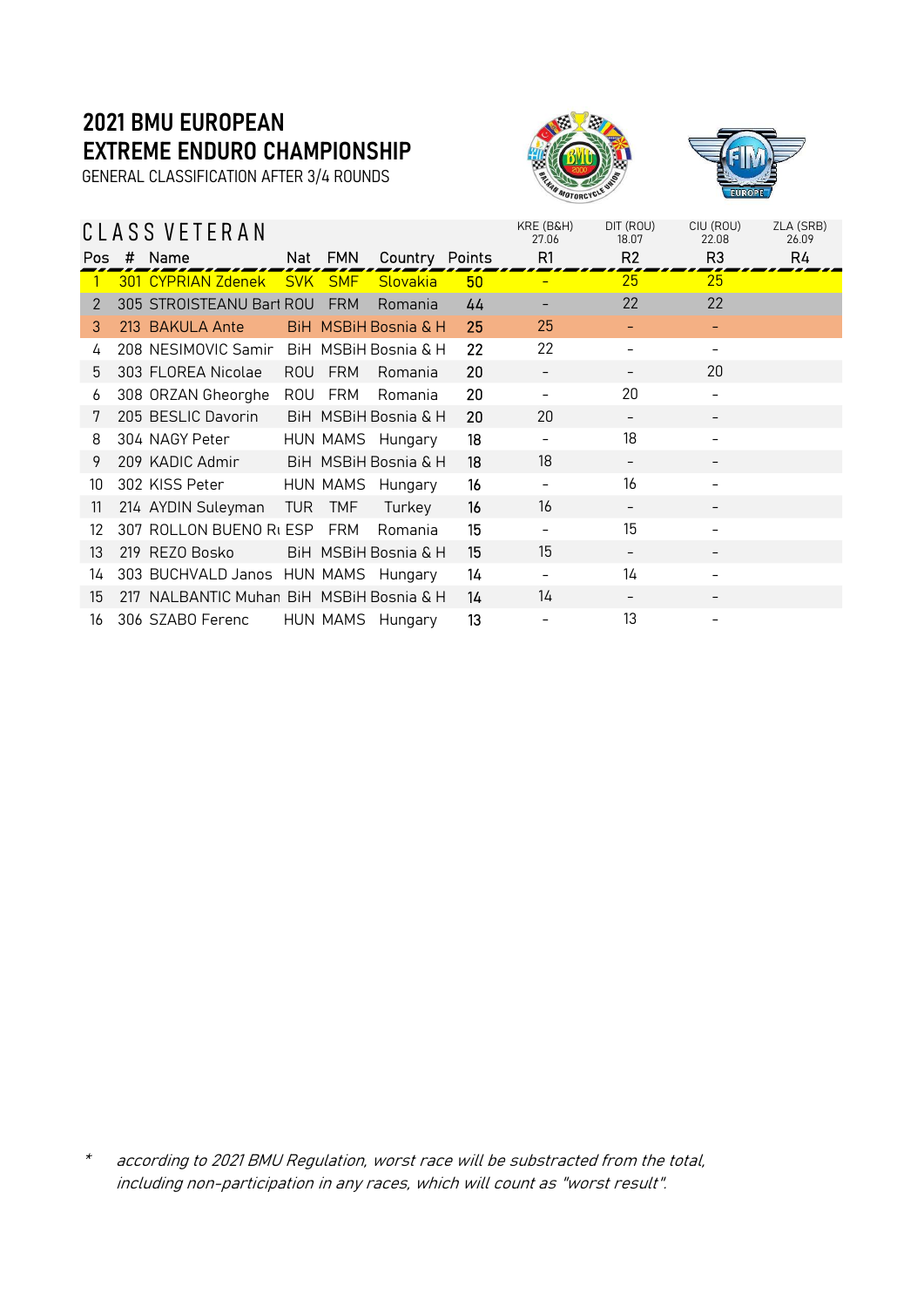GENERAL CLASSIFICATION AFTER 3/4 ROUNDS



|     | CLASS LADIES      |                    |                |    | KRE (B&H)<br>27.06 | DIT (ROU)<br>18.07 | CIU (ROU)<br>22 QB | ZLA (SRB)<br>26.09 |
|-----|-------------------|--------------------|----------------|----|--------------------|--------------------|--------------------|--------------------|
| Pos | Name<br>#         | <b>FMN</b><br>Nat  | Country Points |    | R1                 | R <sub>2</sub>     | R3                 | R4                 |
|     | 351 MARES Celine  | <b>FRM</b><br>ROU  | Romania        | 50 |                    | 25                 | 25                 |                    |
|     | 353 PALUCH Joanna | POL.<br>P7M        | Poland         | 44 |                    | 22                 | 22                 |                    |
|     | 352 BADAU Diana   | <b>FRM</b><br>ROU. | Romania        | 36 |                    | 20                 | 16                 |                    |
|     | 401 MARES Alyssa  | FRM<br>ROU         | Romania        | 20 |                    |                    | 20                 |                    |
| 5.  | 403 NIADA Deborah | <b>FRM</b><br>ITA  | Romania        | 18 | $\qquad \qquad$    |                    | 18                 |                    |